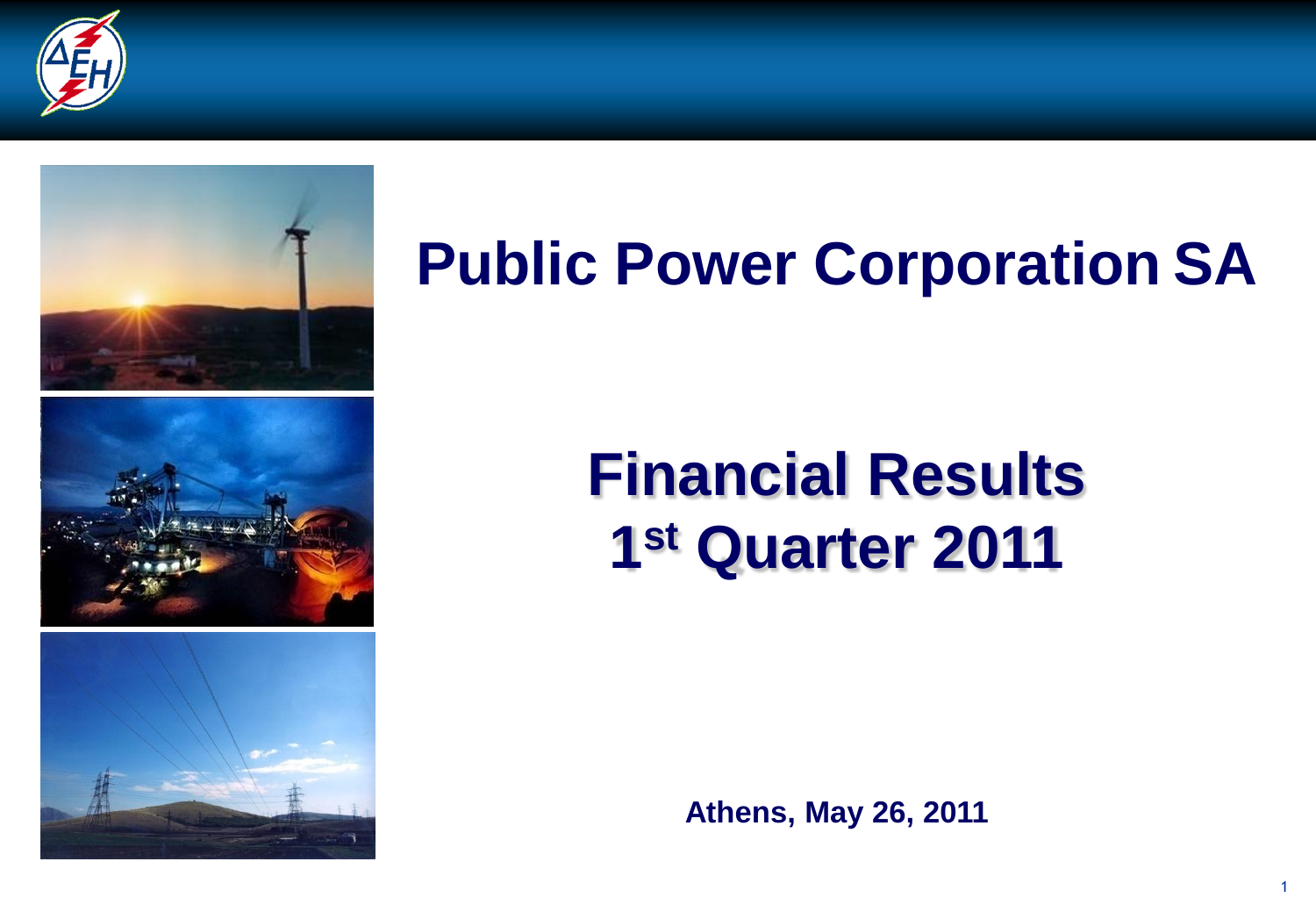

### **Financial Results**

George Angelopoulos, CFO

### **Business Update & Outlook**

Arthouros Zervos, Chairman and CEO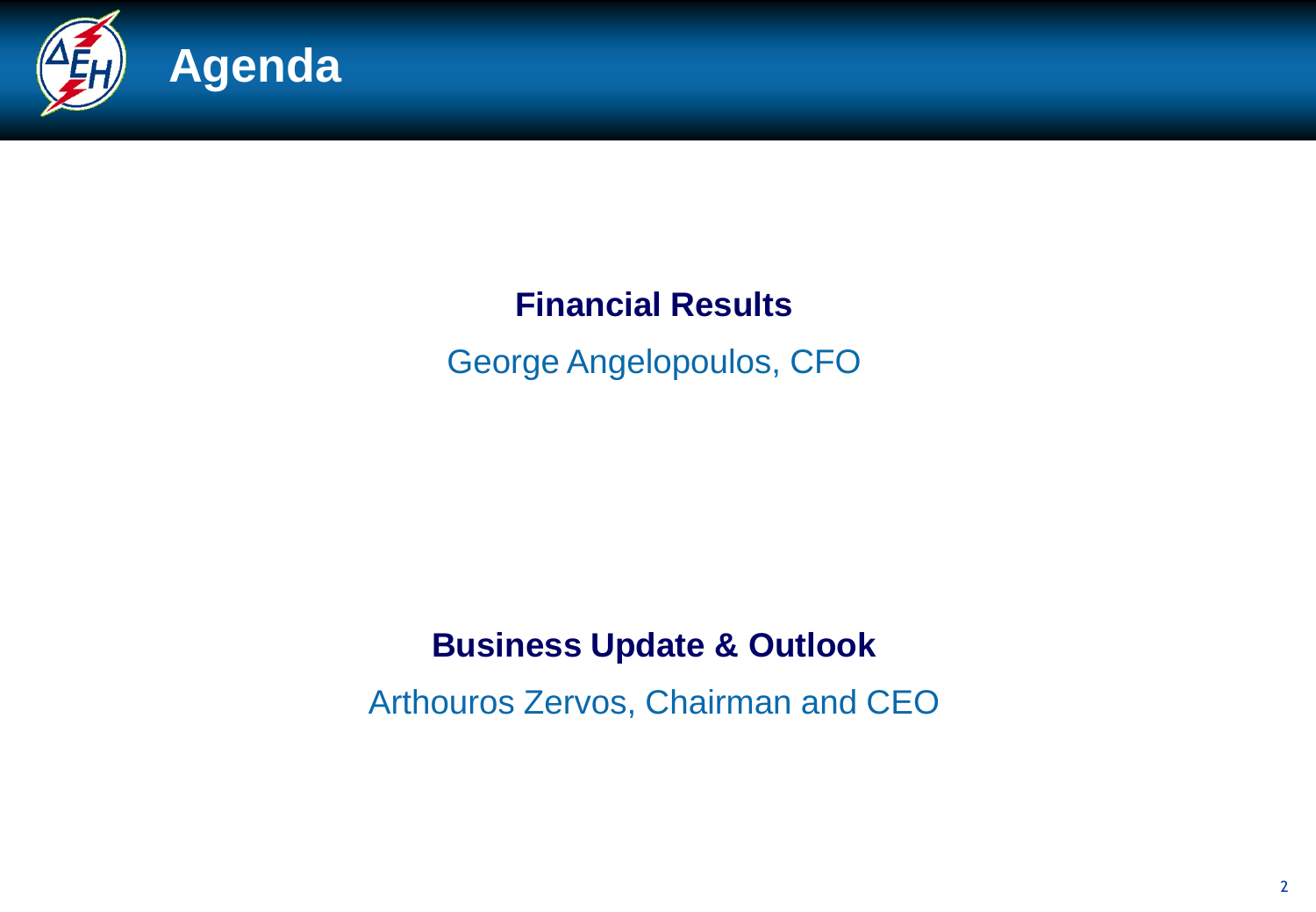



# **Financial Results 1Q 2011**

**George Angelopoulos Chief Financial Officer**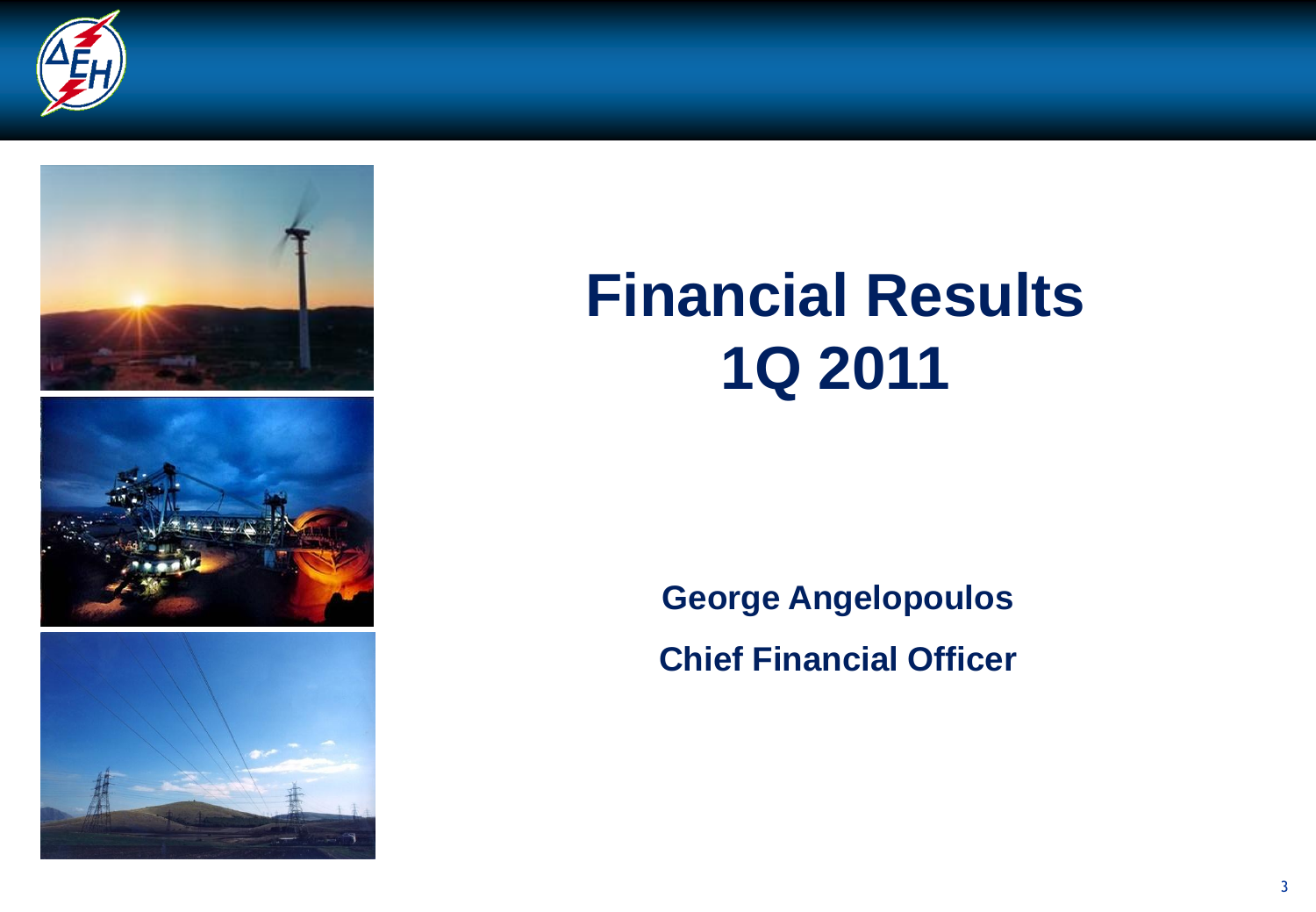

# **Summary Financial Results 1Q2011 / 1Q2010 (Group)**

| $\mathscr{Y}$<br>$\mathbf{v}$                  |               |               |                  |            |
|------------------------------------------------|---------------|---------------|------------------|------------|
|                                                |               |               |                  |            |
| Key Figures (€ mln.)                           | <b>1Q2011</b> | <b>1Q2010</b> | $\blacktriangle$ | $\Delta\%$ |
| <b>Total Revenues</b>                          | 1,376.1       | 1,491.2       | $-115.1$         | $-7.7$     |
| <b>Revenues from Energy Sales</b>              | 1,232.6       | 1,353.9       | $-121.3$         | $-9.0$     |
| Energy Sales (GWh)                             | 12,304        | 12,664        | $-360$           | $-2.8$     |
| <b>Payroll Expense</b>                         | 285.5         | 352.9         | $-67.4$          | $-19.1$    |
| <b>Liquid Fuel</b>                             | 150.4         | 117.2         | 33.2             | 28.3       |
| <b>Natural Gas</b>                             | 103.7         | 101.9         | 1.8              | 1.8        |
| <b>Energy Purchases</b>                        | 194.8         | 132.9         | 61.9             | 46.6       |
| <b>Transmission System Charges</b>             | 74.3          | 69.8          | 4.5              | 6.4        |
| <b>Other Operating Expenses (Controllable)</b> | 132.3         | 112.9         | 19.4             | 17.2       |
| <b>Provisions</b>                              | 45.7          | 35.4          | 10.3             | 29.1       |
| <b>EBITDA</b>                                  | 327.7         | 523.1         | $-195.4$         | $-37.4$    |
| <b>EBITDA MARGIN</b>                           | 23.8%         | 35.1%         |                  |            |
| <b>Depreciation</b>                            | 168.0         | 146.4         | 21.6             | 14.8       |
| <b>Net Financial Expense</b>                   | 39.5          | 31.2          | 8.3              | 26.6       |
| <b>EBT</b>                                     | 121.4         | 343.6         | $-222.2$         | $-64.7$    |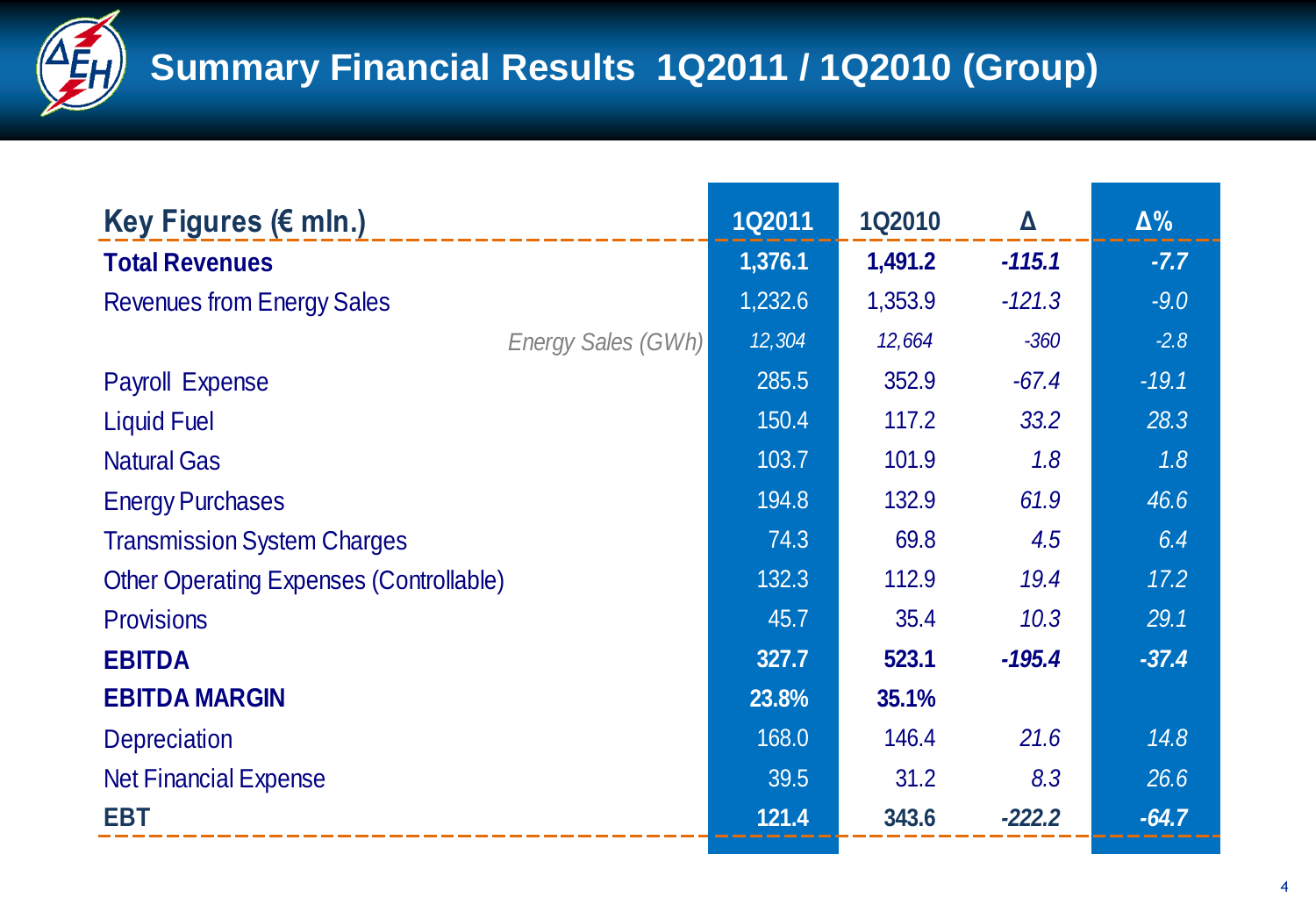

## **Electricity Demand 1Q2011 / 1Q2010**

**1Q2011**

**1Q2010**



**Despite the increase in electricity demand (excluding pumping and exports) by app. 1% (142 GWh), PPC domestic sales were reduced by 3.8% (477 GWh) mainly due to the estimated domestic market share loss of 4.7 p.p.**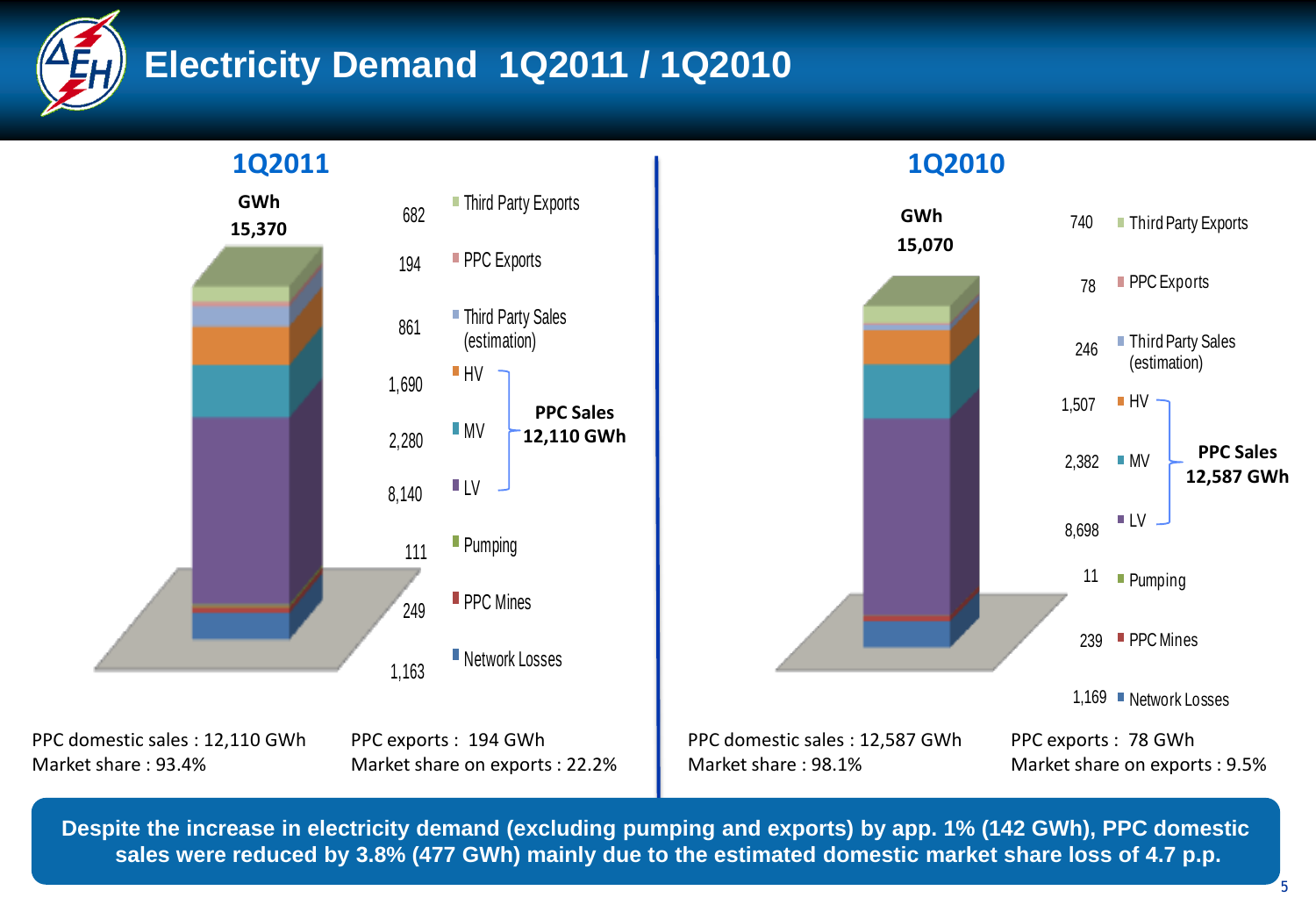

Market share : 78.5%

## **Electricity Supply 1Q2011 / 1Q2010**

**1Q2011 1Q2010**



Market share on imports : 25%



**In 1Q 2011, PPC's electricity generation and imports, covered 72.8% of total demand, while, the corresponding percentage in 1Q 2010 was 78.7%, a reduction of 5.9 p.p.**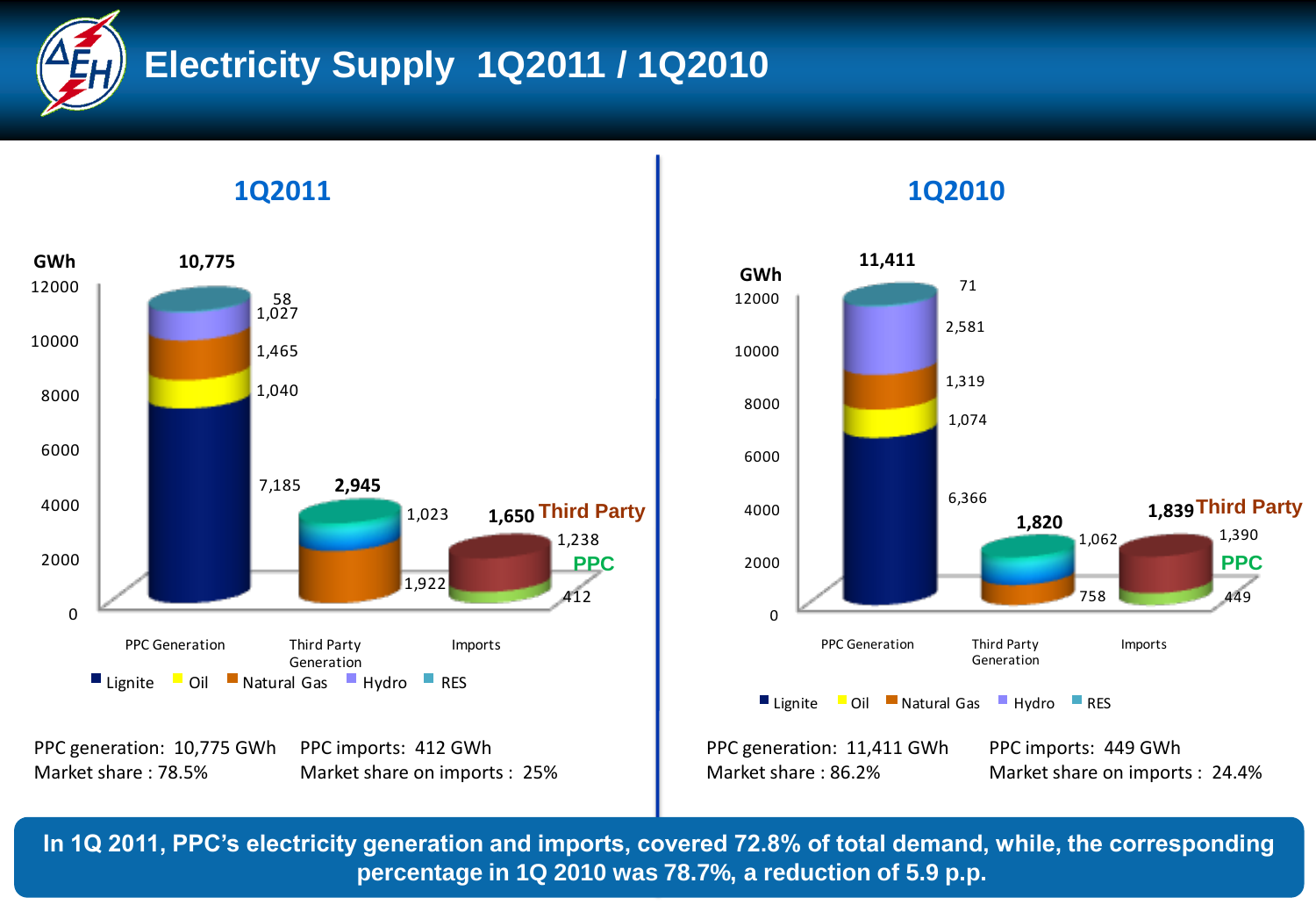

## **PPC Energy Generation and Purchases 1Q2011 / 1Q2010**



**Electricity generation from lignite rose by 12.9% (819 GWh) vs 1Q2010. On the contrary, hydro generation decreased by 60% (1,554 GWh). Energy purchases increased by 16.8% (370 GWh).**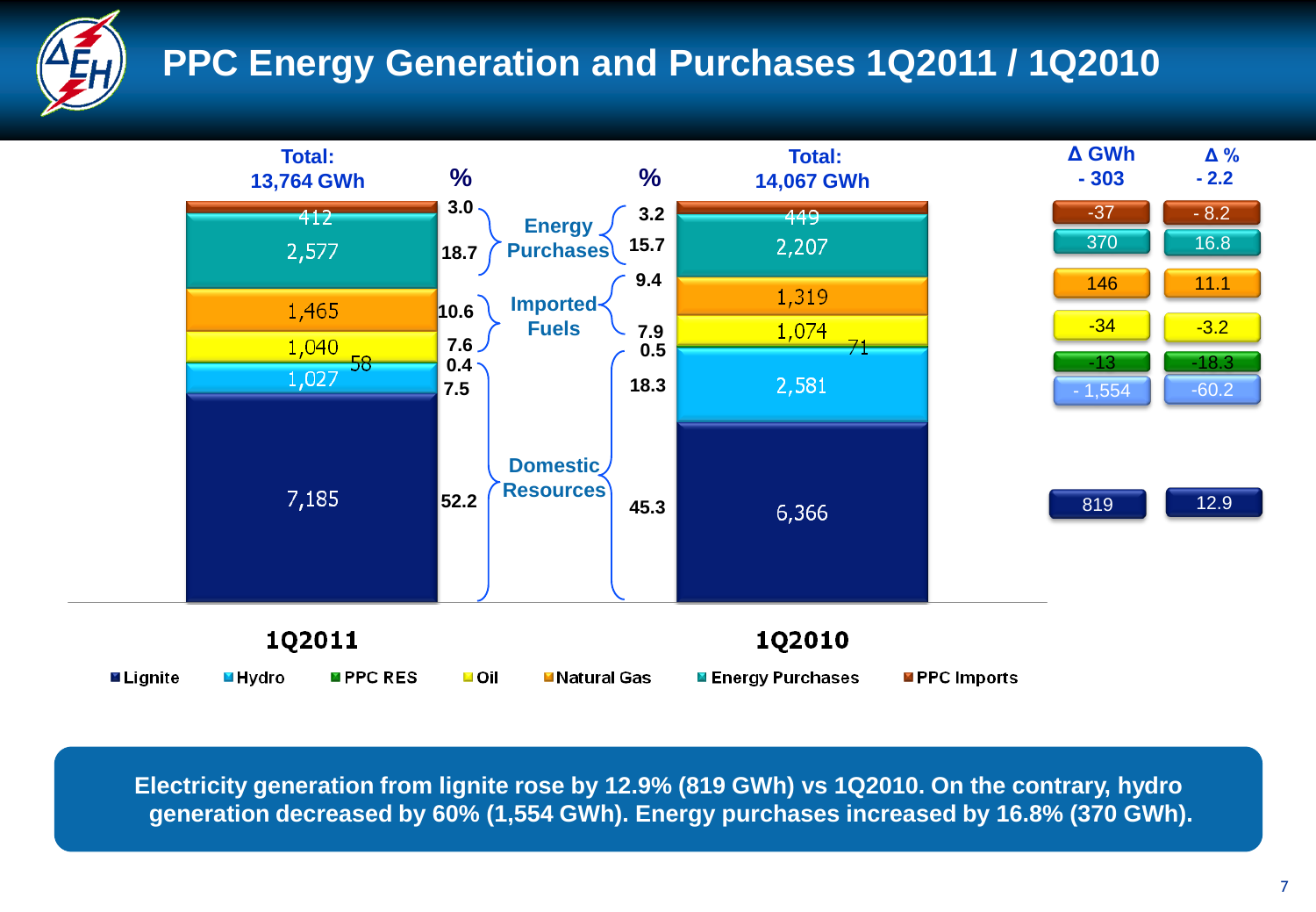

## **Electricity Sales (GWh) 1Q2011 / 1Q2010**









#### **Industrial HV Industrial LV & MV**



#### **Other sectors**





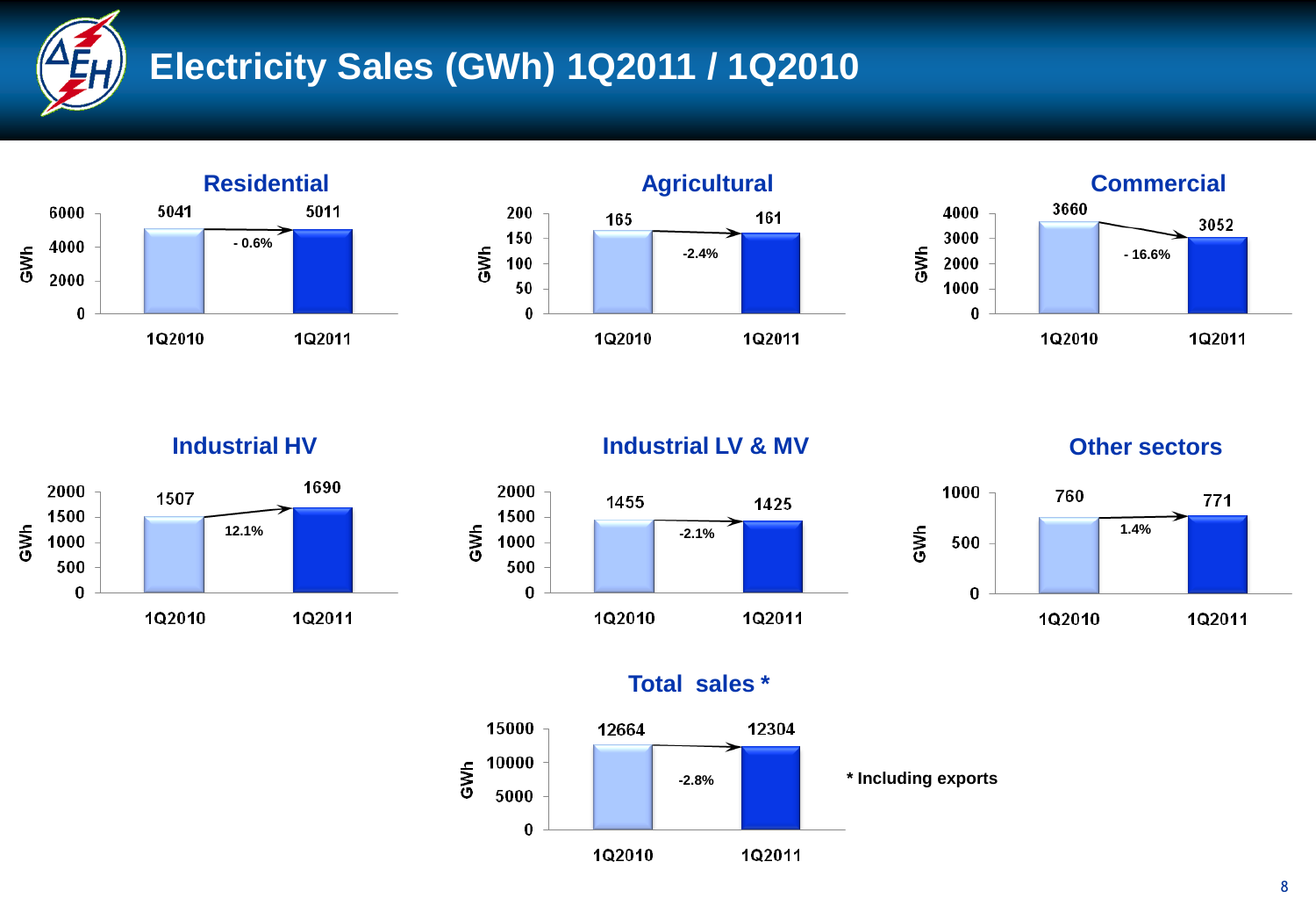

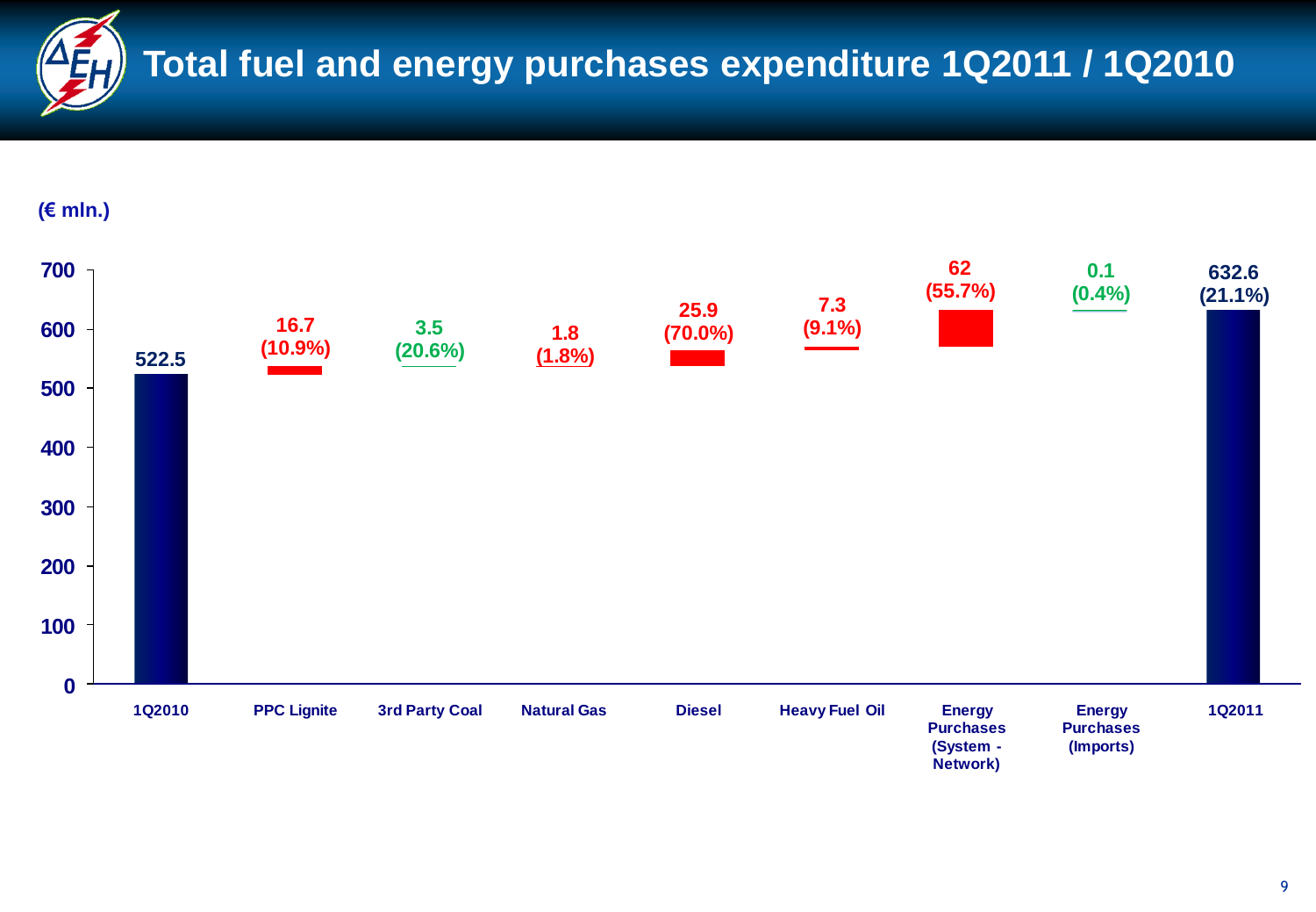

### **Fuel, CO2, other expenses and EBITDA as percentage of revenues (1Q2011 / 1Q2010)**



**In 1Q2011, 34.2% of revenues were absorbed by expenses for fuel, energy purchases and CO<sup>2</sup> vs 25.5% in 1Q2010, an increase of 8.7 percentage points. As a result, EBITDA margin decreased to 23.8% from 35.1% in 1Q2010.**

*\* Other expenses also include income/expenses regarding CO<sup>2</sup> emission rights valuation*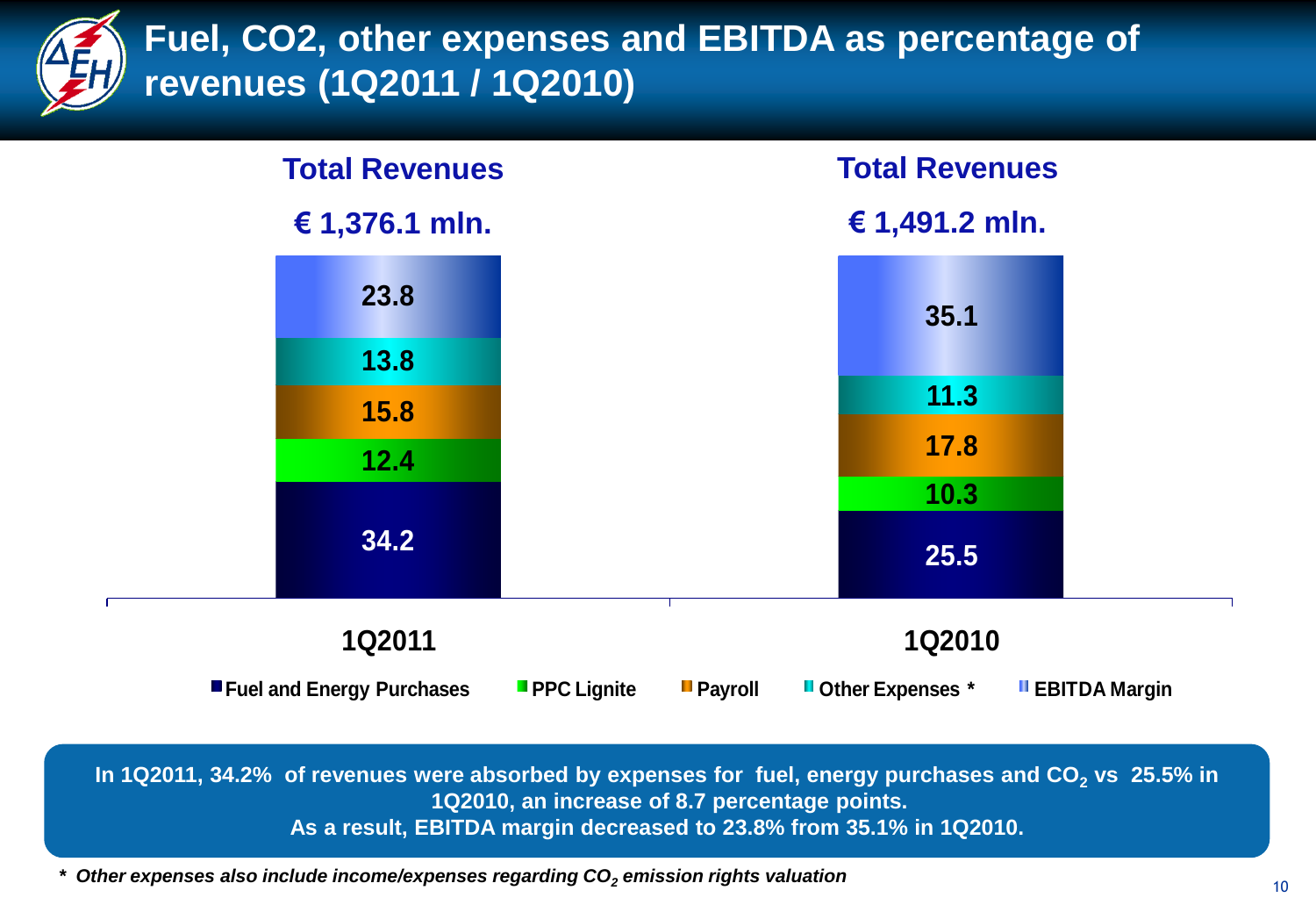

- **Capex in 1Q2011 amounted to € 180.4 mln. compared to € 240.7 mln. in 1Q2010.**
- **Decrease in net debt by € 66.8 mln. from € 4,210.3 mln. on 31/12/2010 to € 4,143.5 mln. on 31/3/2011 and increase of € 202.3 mln, compared to 31/3/2010 (€ 3,941.2 mln).**
- **Current portion of long term debt in 2011 amounts to € 717 mln, of which € 277 mln was repaid in 1Q 2011.**
- **Available Lines as of 31/3/2011 : € 1 bln**
- **In addition, cash deposits of € 716 mln.**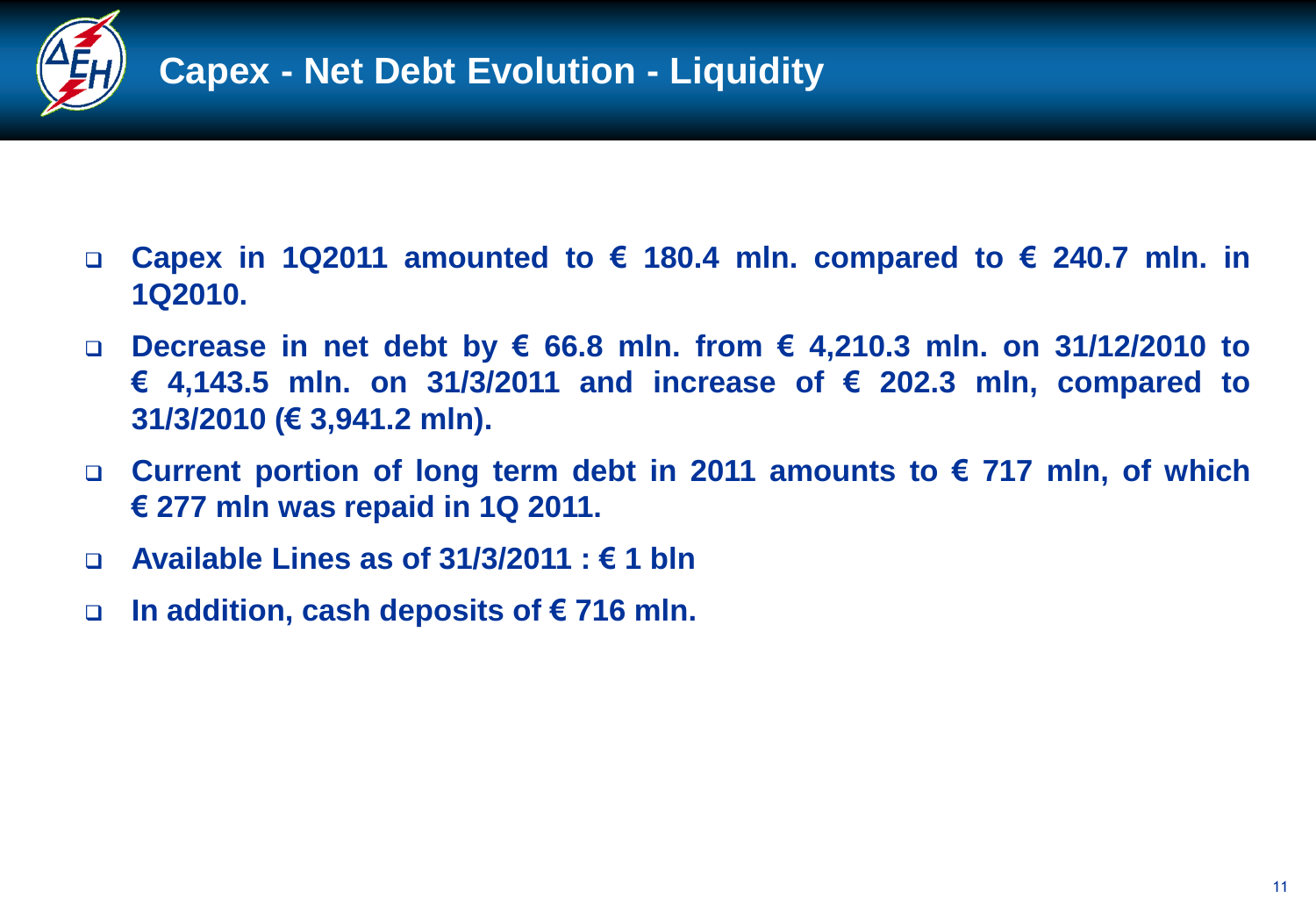

# **Business Update & Outlook**

**Arthouros Zervos Chairman and CEO Public Power Corporation S.A.**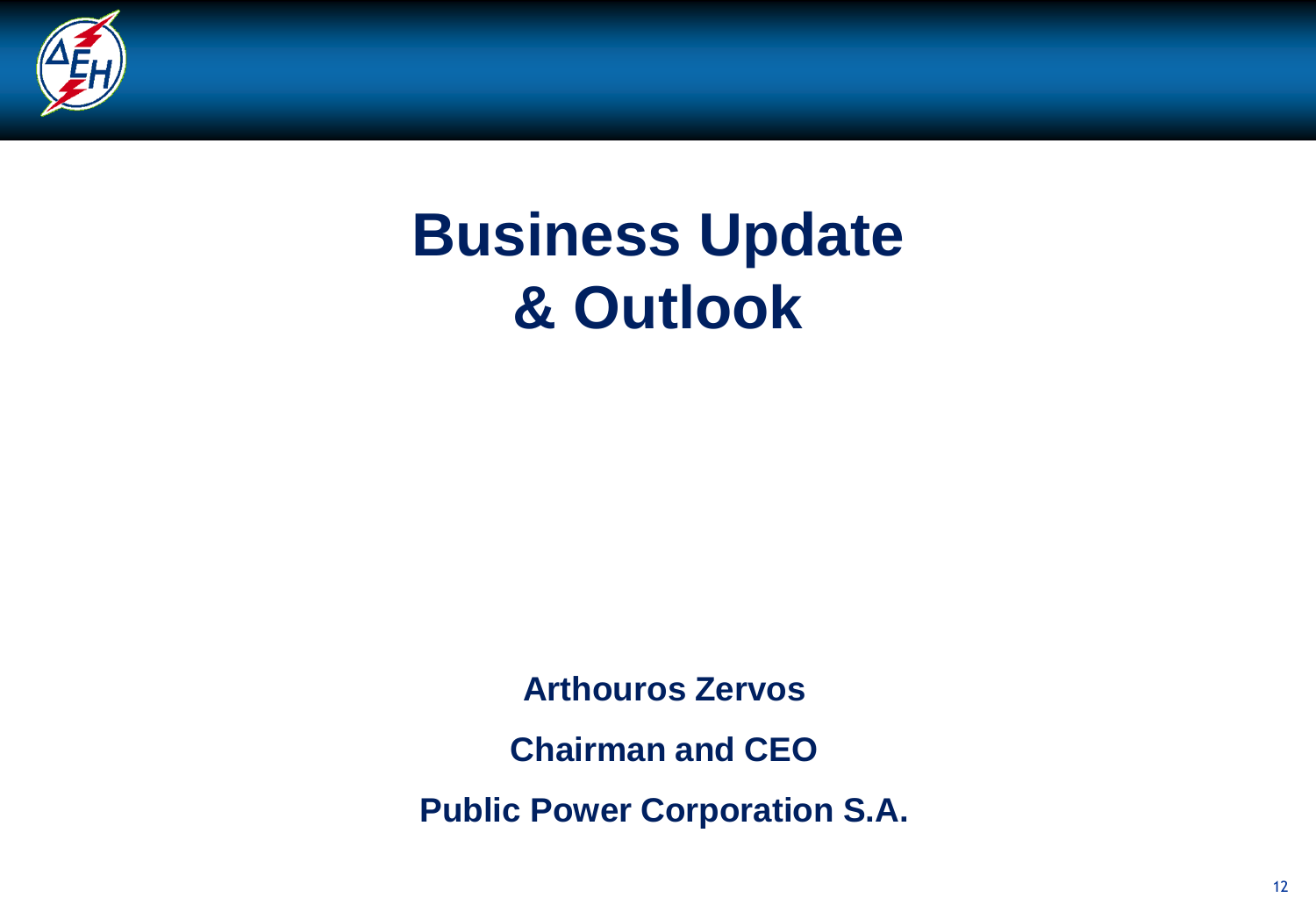

**Energy bill submitted for public consultation**

**The Ministry of Environment, Energy and Climate Change has made available for public consultation the new Energy bill, which incorporates the 3 rd Energy Package into the Greek legislation. The following provisions are included:**

- **Adaptation of the ITO model for the Transmission System Operator.**
	- − **Formation of a 100% subsidiary of PPC, namely ITSO (Independent Transmission System Operator), which will undertake the transmission operations of PPC, including its assets and personnel, as well as the transmission activities of the current HTSO.**
	- − **ITSO should be certified by RAE as System Operator by March 2012.**
	- − **HTSO will be renamed to Market Operator.**
- **Set up of the Distribution System Operator, a 100% subsidiary of PPC, which will undertake the distribution activities as well as all respective assets and liabilities of PPC associated with the aforementioned activities, with the exception of the fixed assets of the distribution network, the buildings and the facilities of the Distribution Division, which will remain at the parent company level.**

**Other provisions under the presented draft bill are:**

- **the broadening of responsibilities and the enhancement of independence of the Regulatory Energy Authority (RAE)**
- **measures for the protection of the consumer from unfair practices**
- **measures for the deregulation of the natural gas market.**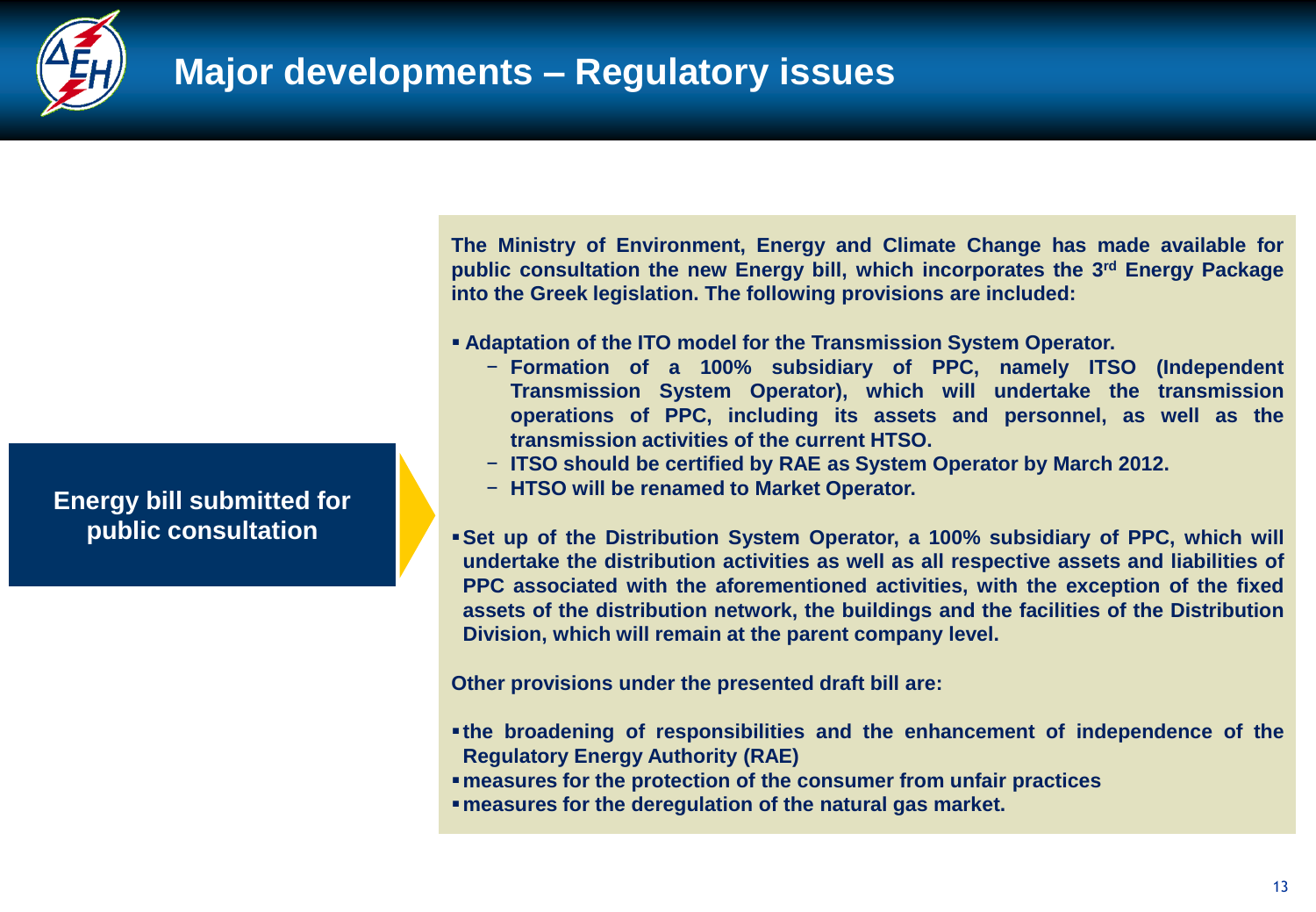

**PV in W. Macedonia (200 MW)**

**In April, PPC, through its subsidiary PPC Renewables, completed the 1st phase for the selection of a strategic partner, in order to jointly develop a project involving the construction and operation of the photovoltaic park with a total capacity of 200MW in the area of Kozani, as well as the construction and operation of a plant for solar panels. 21 proposals have been submitted and once they are evaluated, the companies that meet the acceptance criteria will be invited to participate in the 2nd phase of the Tender.**

**PV in Megalopolis (50 MW)**

**PPC Renewables is also in the process of evaluating the submitted bids for the procurement, transfer, installation and operation of Megalopolis PV Plant, with total installed capacity of 50MW and a total projected investment of €140 mln. Construction is expected to commence by 1Q2012.**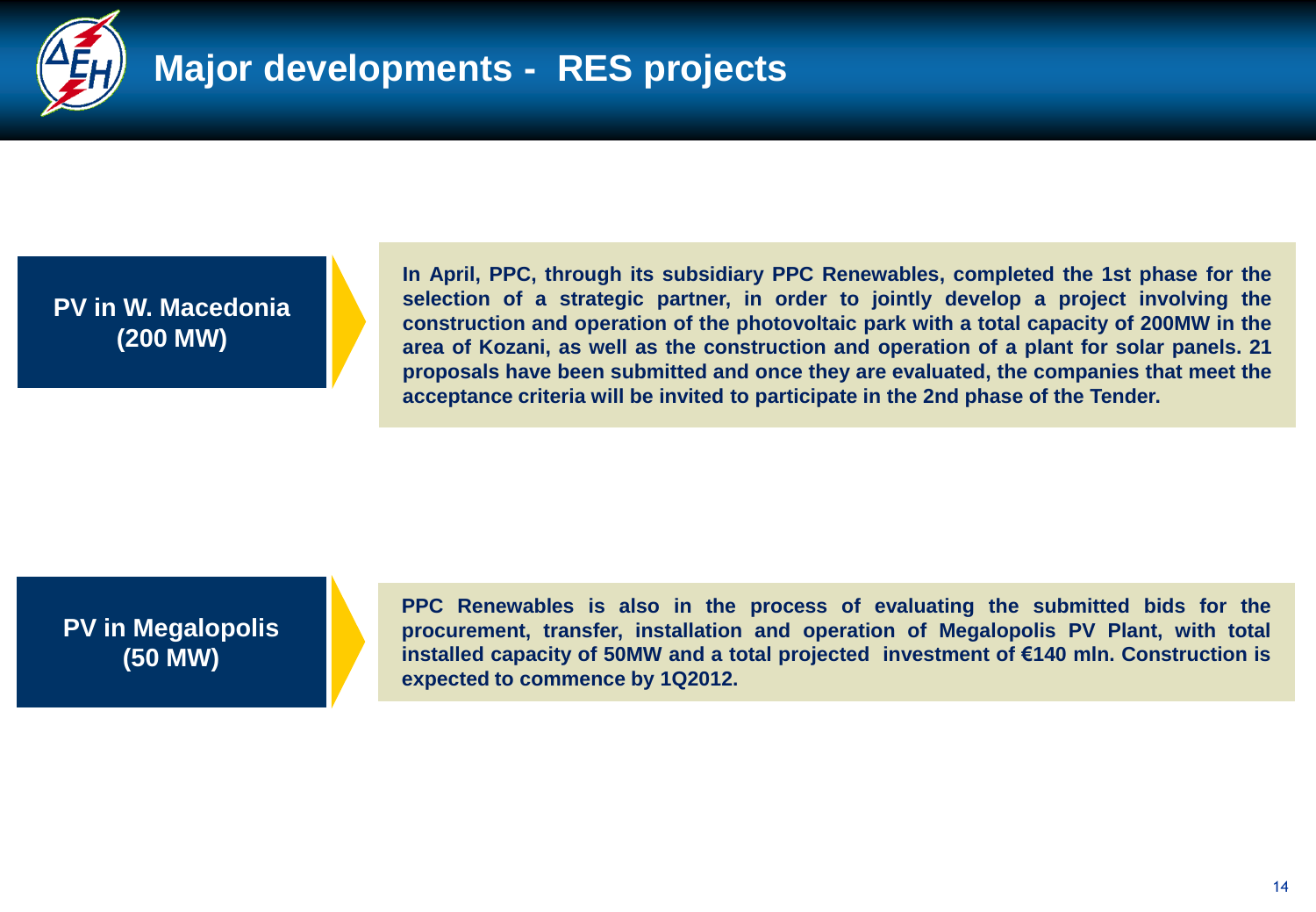

### **Major developments – JVs / Foreign expansion**

#### **JV with QUANTUM & BANK OF CYPRUS**

**The Board of Directors of PPC S.A. approved the signing of the Articles of Incorporation for the formation of a subsidiary, in which PPC S.A. will hold a 51% stake, under the name "PPC QUANTUM ENERGY S.A.". The objective of the company will be, amongst other, the study, design, construction, operation, management and exploitation of power plants in the region of the Republic of Srpska in Bosnia-Herzegovina.**

#### **Tender in FYROM**

**PPC has been successfully prequalified for the construction, operation and maintenance of two hydro plants at the Crna river in FYROM, as well as the operation of an existing hydro power plant in partnership with ELEM, the state company for electricity generation.**

**MoU with CRES for provision of energy services to residential sector**

**In April 2011, PPC and CRES (Centre for Renewable Energy Sources and Saving) signed an MoU for energy efficiency projects and the development of services to the residential sector, based on energy saving technologies.**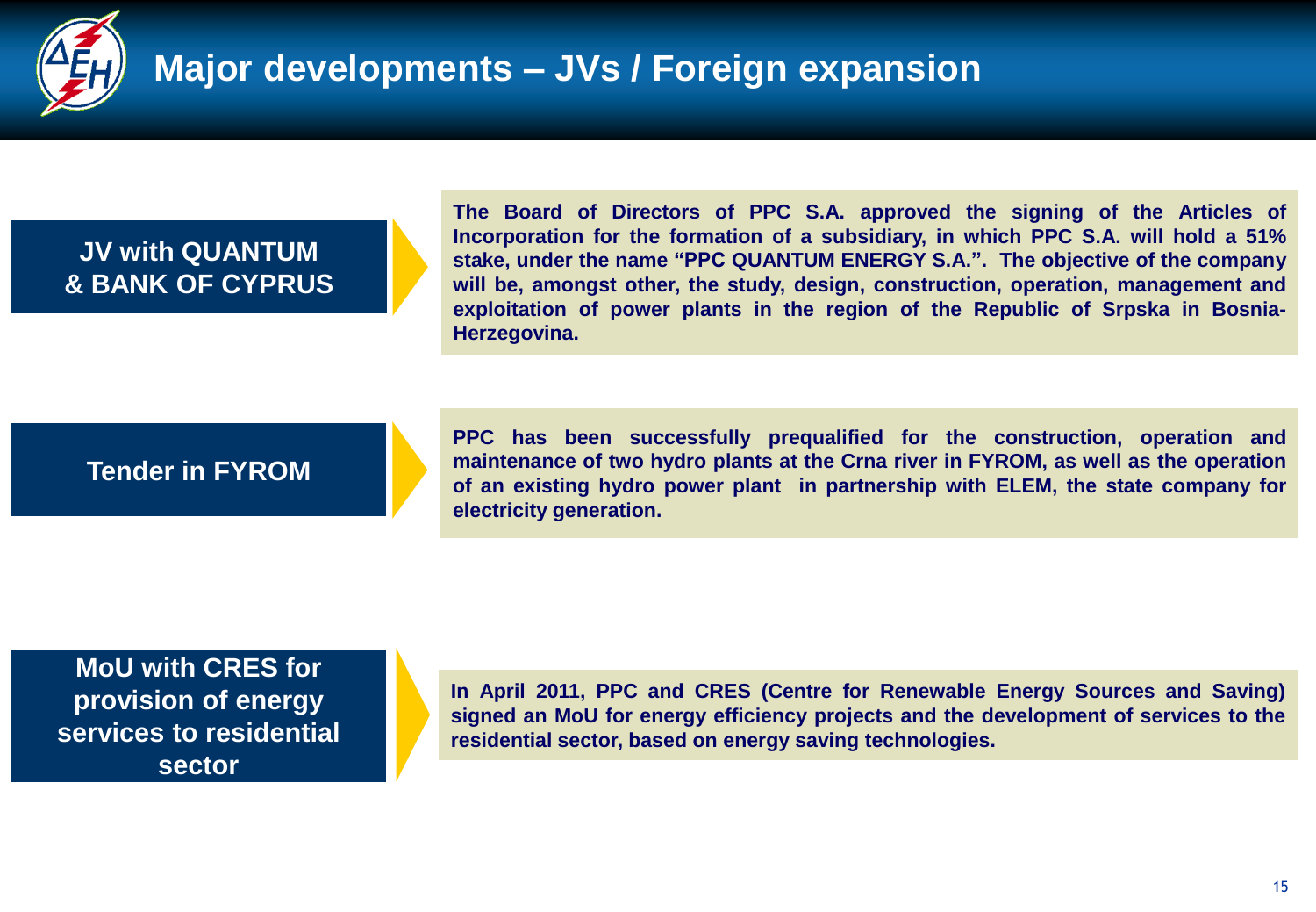

- **The first quarter results reflect the increase of the energy balance cost and the negative impact from the remaining distortions in the retail market.**
- **As the tariff rationalization has not yet been completed in order to fully address the advantages enjoyed by third suppliers who compete on non-equal terms, the increase of competitors' sales in the retail market, in selected customer categories, contributed to a large extent, to the 9% decline in our revenues from electricity sales.**
- **It is expected that, with the anticipated adjustments of the tariffs in 2012, tariff distortions will be further contained, supporting the development of healthy competition in the retail electricity market.**
- **We remain focused on reversing the current trend by adopting a new customercentered sales philosophy, as well as new innovative services to the benefit of our customers such as:**
	- **simplification of procedures and service upgrading through telephone and internet applications.**
	- **provision of energy services.**
- **Further to payroll reduction resulting from the implementation of the relevant legislation as well as the net decrease in the number of employees, we will continue to focus our efforts on further cost cutting, having set additional savings targets for the year in areas like overtime, travel expenses, third party fees, etc.**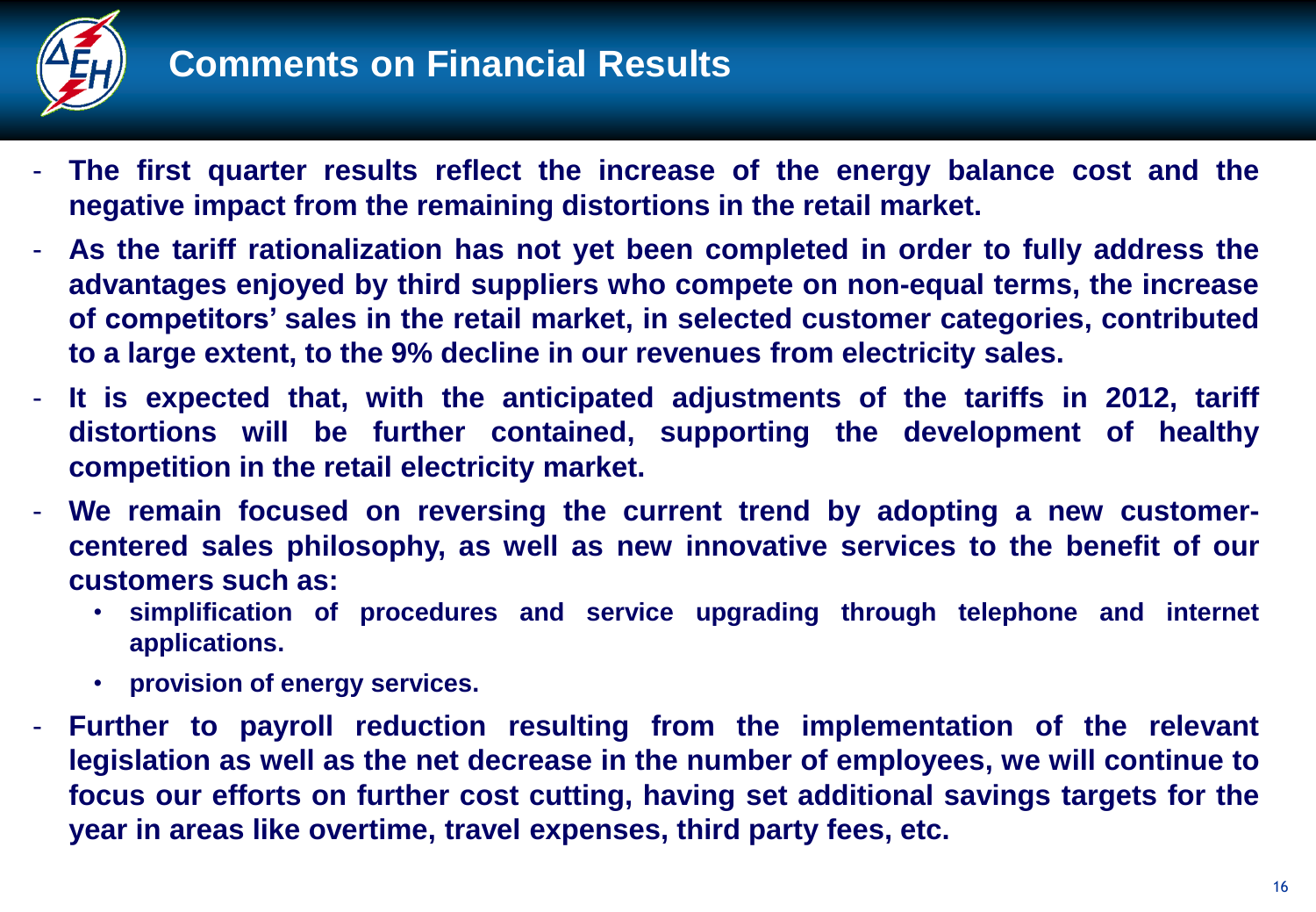

- **The decline in revenues from electricity sales is expected to be contained to 3.5 - 4% compared to 2010, with turnover marking app. a 2.5% decline.**
- **Assuming Brent oil price of \$110/bbl and €/\$ exchange rate of 1.37, EBITDA margin is estimated to be in the range of 19%-20%, mainly as a result of a worse energy mix and higher energy costs.**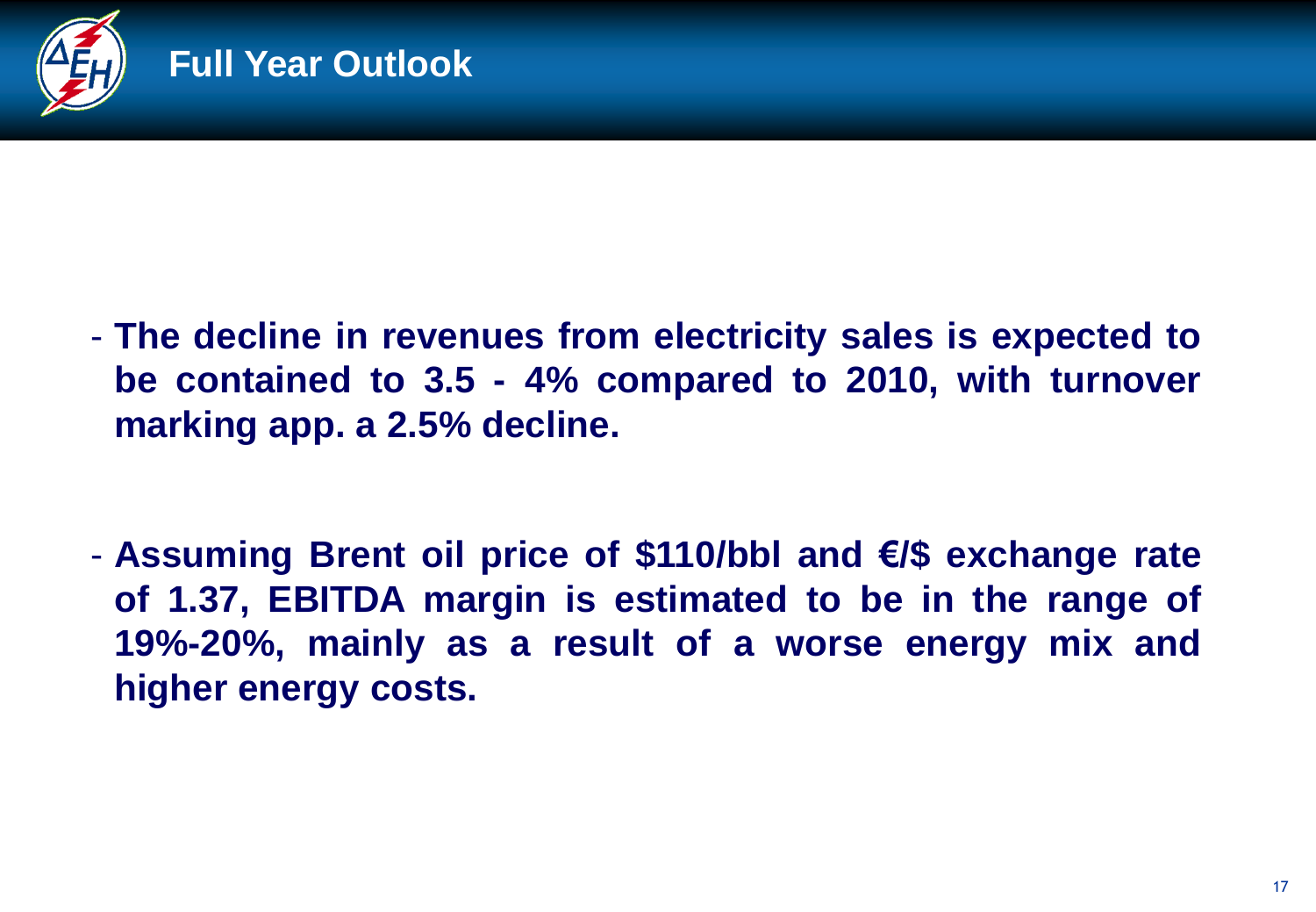

*2011 is a year in which PPC needs to timely adapt to the new conditions that are shaping up in the Greek electricity market, promoting the creation of a new Group structure, and the implementation of our strategic priorities, in parallel with specific actions for further cost rationalization and enhancement of operational efficiency, given also the current difficult economic environment.*